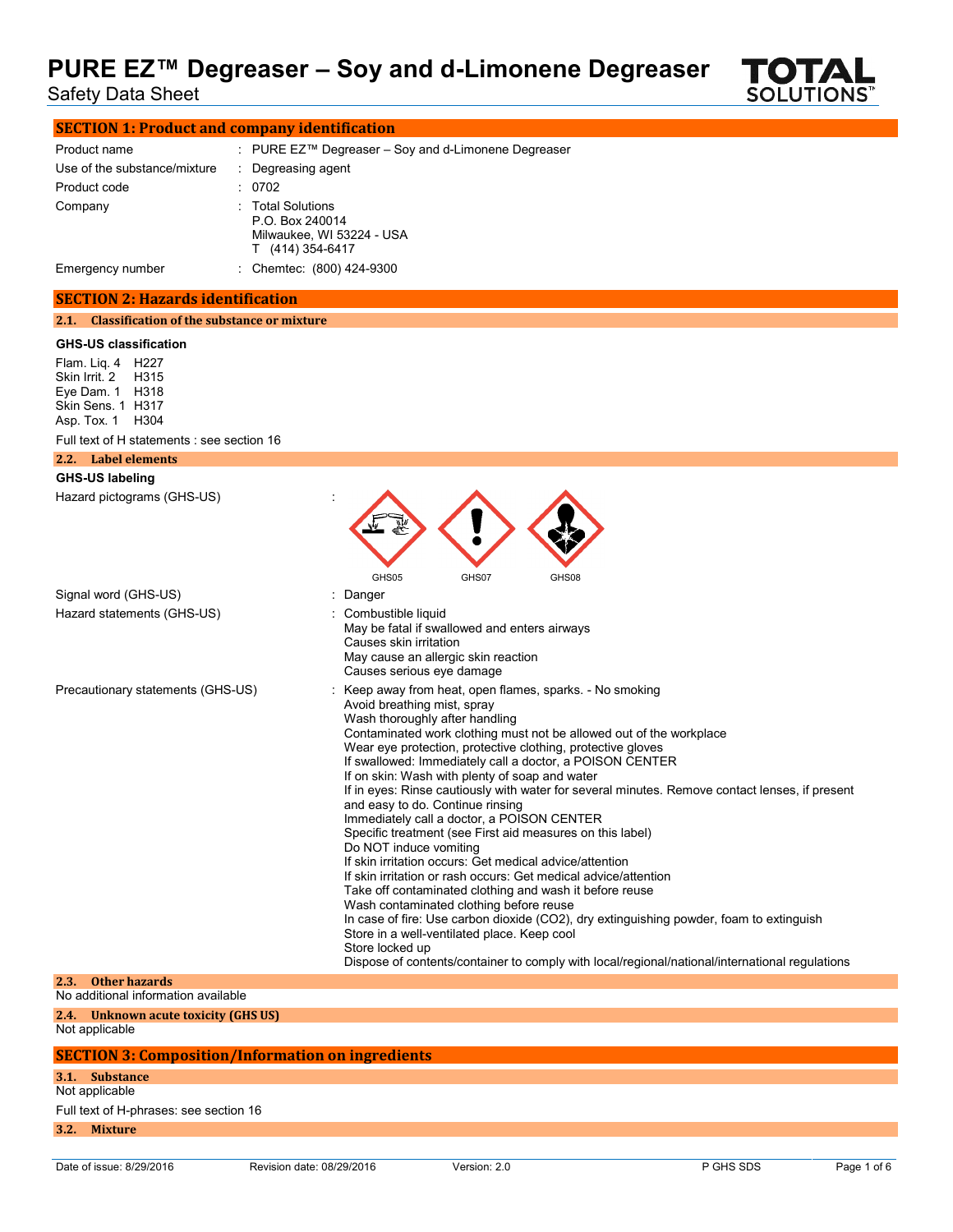

## Safety Data Sheet

| Name         | <b>Product identifier</b> | %      | <b>GHS-US classification</b>                                                         |
|--------------|---------------------------|--------|--------------------------------------------------------------------------------------|
| (+)-limonene | (CAS No) 5989-27-5        | 10-30  | Flam. Lig. 3, H226<br>Skin Irrit, 2, H315<br>Skin Sens. 1, H317<br>Asp. Tox. 1, H304 |
| UNDECETH-5   | (CAS No) 34398-01-1       | $5-10$ | Acute Tox. 4 (Oral), H302<br>Eye Dam. 1, H318                                        |

A specific chemical identity and/or percentage of composition has been withheld as a trade secret. Any concentration shown as a range is to protect confidentiality or is due to batch variation.

| <b>SECTION 4: First aid measures</b>                                |  |                                                                                                                                                                                                |  |
|---------------------------------------------------------------------|--|------------------------------------------------------------------------------------------------------------------------------------------------------------------------------------------------|--|
| <b>Description of first aid measures</b><br>4.1.                    |  |                                                                                                                                                                                                |  |
| First-aid measures general                                          |  | : If you feel unwell, seek medical advice (show the label where possible).                                                                                                                     |  |
| First-aid measures after inhalation                                 |  | : If breathing is difficult, remove victim to fresh air and keep at rest in a position comfortable for<br>breathing. Call a POISON CENTER or doctor/physician if you feel unwell.              |  |
| First-aid measures after skin contact                               |  | Take off immediately all contaminated clothing and wash it before reuse. Wash skin with plenty of<br>water. Soap may be used. If skin irritation or rash occurs: Get medical advice/attention. |  |
| First-aid measures after eye contact                                |  | Rinse cautiously with water for several minutes. Remove contact lenses, if present and easy to do.<br>Continue rinsing. Get medical advice/attention.                                          |  |
| First-aid measures after ingestion                                  |  | : Do NOT induce vomiting. Immediately call a poison center or doctor/physician.                                                                                                                |  |
| Most important symptoms and effects, both acute and delayed<br>4.2. |  |                                                                                                                                                                                                |  |
| Symptoms/injuries                                                   |  | : If you feel unwell, seek medical advice.                                                                                                                                                     |  |
| Symptoms/injuries after inhalation                                  |  | : May cause respiratory irritation.                                                                                                                                                            |  |
| Symptoms/injuries after skin contact                                |  | : Causes skin irritation. May cause an allergic skin reaction. Repeated exposure may cause skin<br>dryness or cracking.                                                                        |  |
| Symptoms/injuries after eye contact                                 |  | : Causes serious eye damage.                                                                                                                                                                   |  |
| Symptoms/injuries after ingestion                                   |  | May be fatal if swallowed and enters airways. Risk of aspiration pneumonia. Gastrointestinal<br>complaints. Nausea. Diarrhea. Vomiting.                                                        |  |

#### **4.3. Indication of any immediate medical attention and special treatment needed** Treat symptomatically.

| <b>SECTION 5: Firefighting measures</b>                       |                                                                                                                                                                                                                                                                                                                                                                                                                                                              |  |  |
|---------------------------------------------------------------|--------------------------------------------------------------------------------------------------------------------------------------------------------------------------------------------------------------------------------------------------------------------------------------------------------------------------------------------------------------------------------------------------------------------------------------------------------------|--|--|
| <b>Extinguishing media</b><br>5.1.                            |                                                                                                                                                                                                                                                                                                                                                                                                                                                              |  |  |
| Suitable extinguishing media                                  | : Foam. Carbon dioxide. Dry chemical powder.                                                                                                                                                                                                                                                                                                                                                                                                                 |  |  |
| Unsuitable extinguishing media                                | : Solid water jet ineffective as extinguishing medium.                                                                                                                                                                                                                                                                                                                                                                                                       |  |  |
| Special hazards arising from the substance or mixture<br>5.2. |                                                                                                                                                                                                                                                                                                                                                                                                                                                              |  |  |
| Fire hazard                                                   | $\therefore$ Treat as an oil fire.                                                                                                                                                                                                                                                                                                                                                                                                                           |  |  |
| Explosion hazard                                              | : Vapors may travel long distances along ground before igniting/flashing back to vapor source. Rags<br>soaked with any solvent present a fire hazard and should always be stored in UL listed or Factory<br>Mutual approved, covered containers. Improperly stored rags can create conditions that lead to<br>oxidation. Oxidation, under certain conditions, can lead to spontaneous combustion. This product<br>contains antioxidants to retard oxidation. |  |  |
| Reactivity                                                    | Upon combustion: CO and CO2 are formed.                                                                                                                                                                                                                                                                                                                                                                                                                      |  |  |
| 5.3. Advice for fire fighters                                 |                                                                                                                                                                                                                                                                                                                                                                                                                                                              |  |  |
| Firefighting instructions                                     | : Exercise caution when fighting any chemical fire. Use water spray or fog for cooling exposed<br>containers. Take account of environmentally hazardous firefighting water.                                                                                                                                                                                                                                                                                  |  |  |
| Protection during firefighting                                | : Do not enter fire area without proper protective equipment, including respiratory protection.                                                                                                                                                                                                                                                                                                                                                              |  |  |

**SECTION 6: Accidental release measures 6.1. Personal precautions, protective equipment and emergency procedures** General measures **in the state of the Section 1 Separate Section** : No flames, No sparks. Eliminate all sources of ignition. **6.1.1. For non-emergency personnel** Protective equipment : Protective goggles. Gloves. Protective clothing. Emergency procedures : Evacuate unnecessary personnel. Avoid contact with skin, eyes and clothing. Ventilate spillage area. **6.1.2. For emergency responders** Protective equipment : Equip cleanup crew with proper protection. Emergency procedures : Stop leak if safe to do so. Stop release. Ventilate area. **6.2. Environmental precautions**

Avoid release to the environment. Prevent entry to sewers and public waters.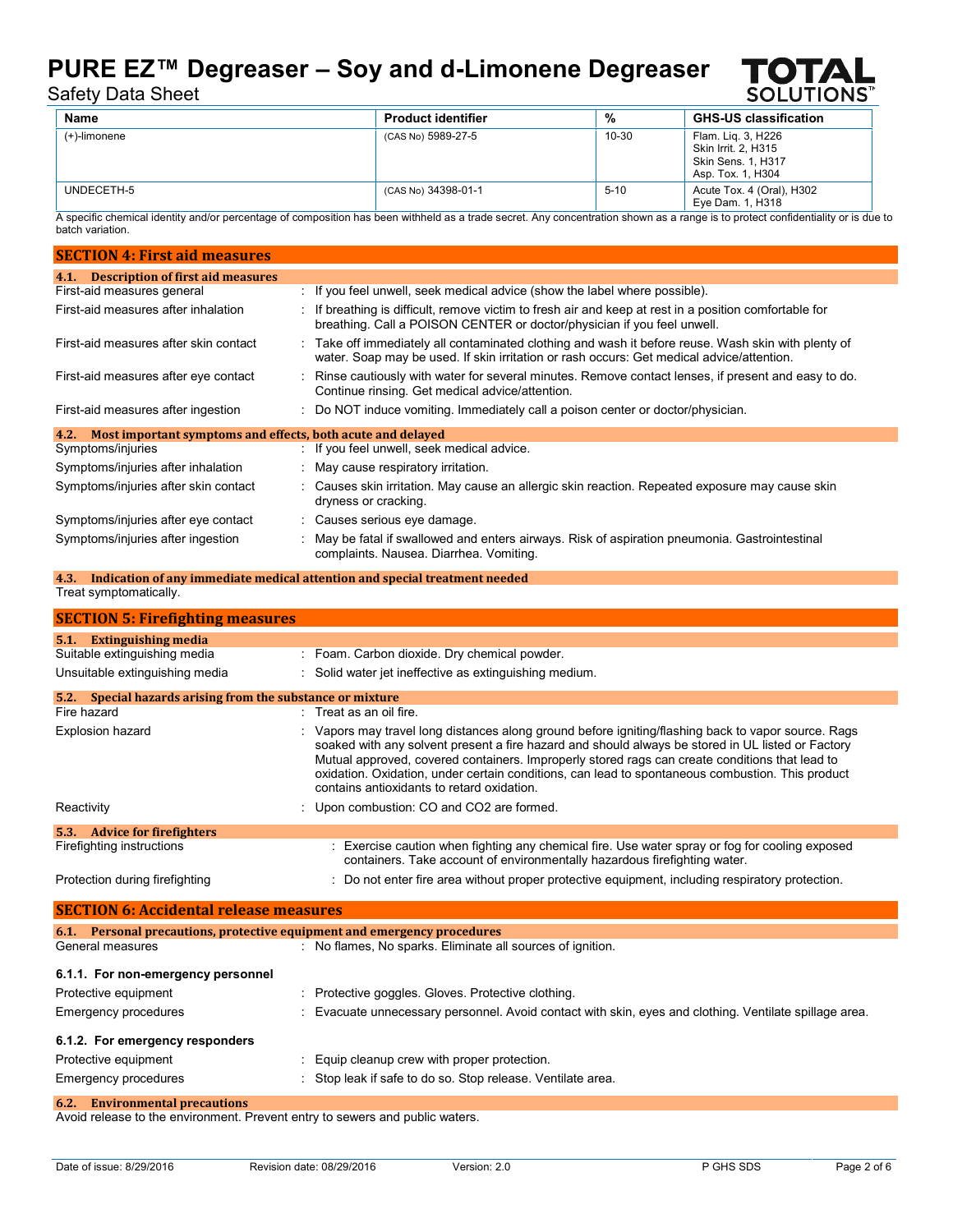## **PURE EZ™ Degreaser – Soy and d-Limonene Degreaser** Safety Data Sheet



| Methods and material for containment and cleaning up<br>6.3.         |                                                                                                                                                                                                                                                                       |
|----------------------------------------------------------------------|-----------------------------------------------------------------------------------------------------------------------------------------------------------------------------------------------------------------------------------------------------------------------|
| For containment                                                      | : Contain released substance, pump into suitable containers.                                                                                                                                                                                                          |
| Methods for cleaning up                                              | : This material and its container must be disposed of in a safe way, and as per local legislation.                                                                                                                                                                    |
| Reference to other sections<br>6.4.                                  |                                                                                                                                                                                                                                                                       |
| No additional information available                                  |                                                                                                                                                                                                                                                                       |
| <b>SECTION 7: Handling and storage</b>                               |                                                                                                                                                                                                                                                                       |
| 7.1. Precautions for safe handling                                   |                                                                                                                                                                                                                                                                       |
| Precautions for safe handling                                        | : Comply with the legal requirements. Do not handle until all safety precautions have been read<br>and understood. Use personal protective equipment as required. Do not eat, drink or smoke<br>when using this product. Do not get in eyes, on skin, or on clothing. |
| Hygiene measures                                                     | : Wash thoroughly after handling. Wash contaminated clothing before reuse.                                                                                                                                                                                            |
| Conditions for safe storage, including any incompatibilities<br>7.2. |                                                                                                                                                                                                                                                                       |
| Technical measures                                                   | Comply with applicable regulations. Proper grounding procedures to avoid static electricity should be<br>followed.                                                                                                                                                    |
| Storage conditions                                                   | : Keep container tightly closed.                                                                                                                                                                                                                                      |
| Incompatible products                                                | : Strong oxidizing agents.                                                                                                                                                                                                                                            |
| Incompatible materials                                               | Sources of ignition. Heat sources.                                                                                                                                                                                                                                    |
| Storage area                                                         | Meet the legal requirements. Store in a cool area. Store in a well-ventilated place.                                                                                                                                                                                  |
| Special rules on packaging                                           | Keep only in original container.                                                                                                                                                                                                                                      |

#### **SECTION 8: Exposure controls/personal protection**

|  | 8.1. Control parameters             |
|--|-------------------------------------|
|  | No additional information available |

## 8.2. **Exposure controls**<br>Personal protective equipment

: Use appropriate personal protective equipment when risk assessment indicates this is necessary. Gloves. Safety glasses. Protective clothing.



| <b>SECTION 9: Physical and chemical properties</b>            |                               |  |
|---------------------------------------------------------------|-------------------------------|--|
| Information on basic physical and chemical properties<br>9.1. |                               |  |
| Physical state                                                | : Liquid                      |  |
| Appearance                                                    | : Clear, light yellow liquid. |  |
| Odor                                                          | : Citrus scent                |  |
| Odor threshold                                                | : No data available           |  |
| рH                                                            | : No data available           |  |
| Melting point                                                 | : No data available           |  |
| Freezing point                                                | : No data available           |  |
| Boiling point                                                 | : No data available           |  |
| Flash point                                                   | : 165 °F Closed Cup           |  |
| Relative evaporation rate (butyl acetate=1)                   | : No data available           |  |
| Flammability (solid, gas)                                     | : No data available           |  |
| <b>Explosion limits</b>                                       | : No data available           |  |
| <b>Explosive properties</b>                                   | : No data available           |  |
| Oxidizing properties                                          | : No data available           |  |
| Vapor pressure                                                | : No data available           |  |
| Relative density                                              | : No data available           |  |
| Relative vapor density at 20 °C                               | : No data available           |  |
| Specific gravity / density                                    | $: 0.88$ g/ml                 |  |
| Solubility                                                    | Emulsifies in water.          |  |
| Log Pow                                                       | : No data available           |  |
| Log Kow                                                       | : No data available           |  |
| Auto-ignition temperature                                     | No data available             |  |
| Decomposition temperature                                     | No data available             |  |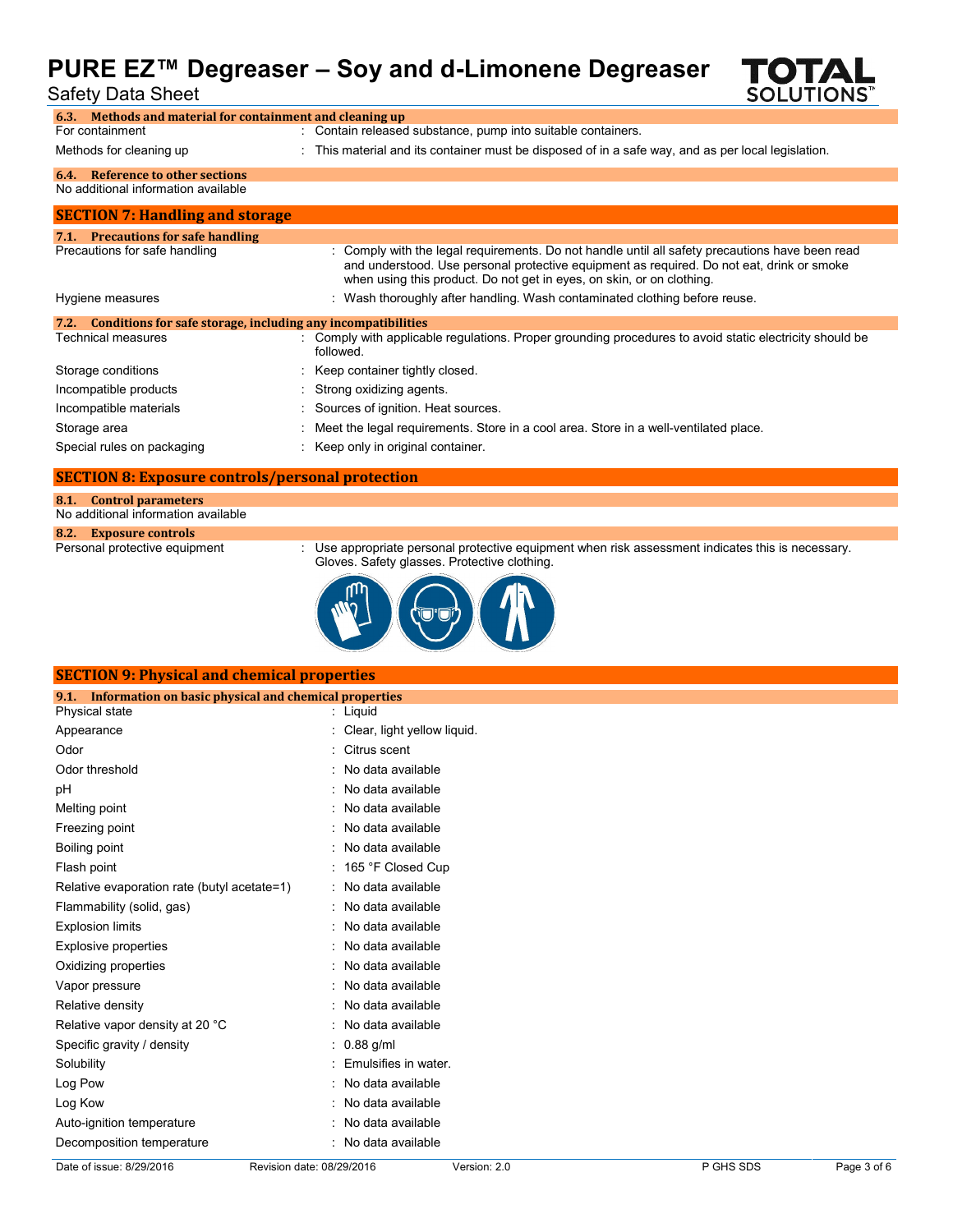# **PURE EZ™ Degreaser – Soy and d-Limonene Degreaser**<br>Safety Data Sheet



|  |  | Safety Data Sheet |  |
|--|--|-------------------|--|
|--|--|-------------------|--|

| Viscosity            | : No data available   |
|----------------------|-----------------------|
| Viscosity, kinematic | $\therefore$ < 20 cSt |
| Viscosity, dynamic   | : No data available   |
| VOC content          | : $< 15 \%$           |

| <b>SECTION 10: Stability and reactivity</b>                                      |
|----------------------------------------------------------------------------------|
| 10.1. Reactivity<br>Upon combustion: CO and CO2 are formed.                      |
| 10.2. Chemical stability<br>No additional information available                  |
| 10.3. Possibility of hazardous reactions<br>Refer to section 10.1 on Reactivity. |
| 10.4. Conditions to avoid<br>No additional information available                 |
| 10.5. Incompatible materials<br>No additional information available              |

#### **10.6. Hazardous decomposition products**

Under normal conditions of storage and use, hazardous decomposition products should not be produced.

| <b>SECTION 11: Toxicological information</b>          |                                                                                                                                                        |
|-------------------------------------------------------|--------------------------------------------------------------------------------------------------------------------------------------------------------|
| 11.1. Information on toxicological effects            |                                                                                                                                                        |
| Acute toxicity                                        | Not classified                                                                                                                                         |
| (+)-limonene (5989-27-5)                              |                                                                                                                                                        |
| LD50 oral rat                                         | 4400 mg/kg body weight (Rat: OECD 423: Acute Oral Toxicity - Acute Toxic Class Method:<br>Literature study; > 2000 mg/kg bodyweight; Rat; Read-across) |
| LD50 dermal rabbit                                    | > 5000 mg/kg body weight (Rabbit; Weight of evidence; Equivalent or similar to OECD 402)                                                               |
| ATE CLP (oral)                                        | 4400.000 mg/kg body weight                                                                                                                             |
| UNDECETH-5 (34398-01-1)                               |                                                                                                                                                        |
| LD50 oral rat                                         | > 1400 mg/kg                                                                                                                                           |
| Skin corrosion/irritation                             | Causes skin irritation.                                                                                                                                |
| Serious eye damage/irritation                         | Causes serious eye damage.                                                                                                                             |
| Respiratory or skin sensitization                     | May cause an allergic skin reaction.                                                                                                                   |
| Germ cell mutagenicity                                | Not classified                                                                                                                                         |
| Carcinogenicity                                       | Not classified                                                                                                                                         |
| (+)-limonene (5989-27-5)                              |                                                                                                                                                        |
| IARC group                                            | 3 - Not Classifiable                                                                                                                                   |
| Reproductive toxicity                                 | Not classified                                                                                                                                         |
| Specific target organ toxicity (single exposure)      | Not classified                                                                                                                                         |
| Specific target organ toxicity (repeated<br>exposure) | Not classified                                                                                                                                         |
| Aspiration hazard                                     | : May be fatal if swallowed and enters airways.                                                                                                        |
| Symptoms/injuries after inhalation                    | : May cause respiratory irritation.                                                                                                                    |
| Symptoms/injuries after skin contact                  | : Causes skin irritation. May cause an allergic skin reaction. Repeated exposure may cause skin<br>dryness or cracking.                                |
| Symptoms/injuries after eye contact                   | : Causes serious eye damage.                                                                                                                           |
| Symptoms/injuries after ingestion                     | May be fatal if swallowed and enters airways. Risk of aspiration pneumonia. Gastrointestinal<br>complaints. Nausea. Diarrhea. Vomiting.                |
| Likely routes of exposure                             | : Skin and eyes contact                                                                                                                                |

| <b>SECTION 12: Ecological information</b> |                                                                                                                                    |                                                  |                                                                                        |             |
|-------------------------------------------|------------------------------------------------------------------------------------------------------------------------------------|--------------------------------------------------|----------------------------------------------------------------------------------------|-------------|
| 12.1. Toxicity                            |                                                                                                                                    |                                                  |                                                                                        |             |
| (+)-limonene (5989-27-5)                  |                                                                                                                                    |                                                  |                                                                                        |             |
| LC50 fish 1                               |                                                                                                                                    | through system; Fresh water; Experimental value) | 720 µg/l (LC50; OECD 203: Fish, Acute Toxicity Test; 96 h; Pimephales promelas; Flow-  |             |
| EC50 Daphnia 1                            |                                                                                                                                    | Static system; Fresh water; Experimental value)  | 0.36 mg/l (EC50; OECD 202: Daphnia sp. Acute Immobilisation Test; 48 h; Daphnia magna; |             |
| Threshold limit algae 1                   | 150 mg/l (EC50; OECD 201: Alga, Growth Inhibition Test; 72 h; Desmodesmus subspicatus;<br>Static system; Fresh water; Read-across) |                                                  |                                                                                        |             |
| Date of issue: 8/29/2016                  | Revision date: 08/29/2016                                                                                                          | Version: 2.0                                     | P GHS SDS                                                                              | Page 4 of 6 |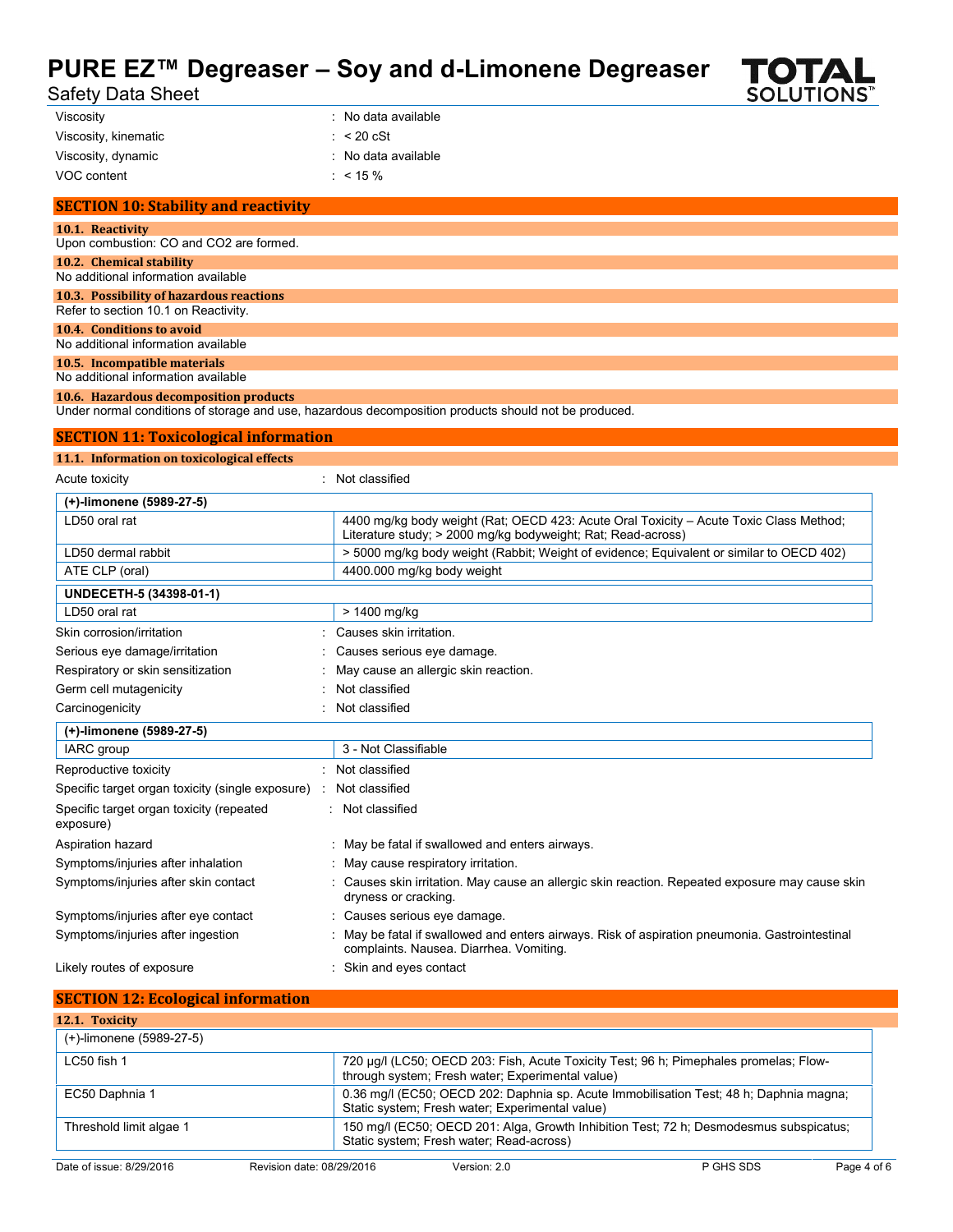



| $rac{1}{2}$                                                                                           |                                                                                                                                            |
|-------------------------------------------------------------------------------------------------------|--------------------------------------------------------------------------------------------------------------------------------------------|
| UNDECETH-5 (34398-01-1)                                                                               |                                                                                                                                            |
| LC50 fish 1                                                                                           | $< 10$ mg/l                                                                                                                                |
| EC50 Daphnia 1                                                                                        | $< 10$ mg/l                                                                                                                                |
| ErC50 (algae)                                                                                         | $< 10$ mg/l                                                                                                                                |
| 12.2. Persistence and degradability                                                                   |                                                                                                                                            |
| (+)-limonene (5989-27-5)                                                                              |                                                                                                                                            |
| Persistence and degradability                                                                         | Readily biodegradable in water. Forming sediments in water. Adsorbs into the soil.                                                         |
| ThOD                                                                                                  | 3.29 g O□/g substance                                                                                                                      |
| 12.3. Bioaccumulative potential                                                                       |                                                                                                                                            |
| (+)-limonene (5989-27-5)                                                                              |                                                                                                                                            |
| BCF fish 1                                                                                            | 864.8 - 1022 (BCF; Pisces)                                                                                                                 |
| Log Pow                                                                                               | 4.38 (Experimental value; OECD 117: Partition Coefficient (n-octanol/water), HPLC method;<br>$37^{\circ}$ C)                               |
| Bioaccumulative potential                                                                             | Potential for bioaccumulation (4 $\geq$ Log Kow $\leq$ 5).                                                                                 |
| <b>SECTION 13: Disposal considerations</b>                                                            |                                                                                                                                            |
| 13.1. Waste treatment methods                                                                         |                                                                                                                                            |
| Waste disposal recommendations                                                                        | : Dispose in a safe manner in accordance with local/national regulations.                                                                  |
| <b>SECTION 14: Transport information</b>                                                              |                                                                                                                                            |
| <b>Department of Transportation (DOT)</b><br>In accordance with DOT:<br><b>Additional information</b> | Not regulated for transport                                                                                                                |
| Other information                                                                                     | : No supplementary information available.                                                                                                  |
| <b>ADR</b><br>No additional information available                                                     |                                                                                                                                            |
| <b>Transport by sea</b><br>No additional information available                                        |                                                                                                                                            |
| Air transport<br>No additional information available                                                  |                                                                                                                                            |
| <b>SECTION 15: Regulatory information</b>                                                             |                                                                                                                                            |
| Control Act (TSCA) inventory                                                                          | All components of this product are listed, or excluded from listing, on the United States Environmental Protection Agency Toxic Substances |

This product or mixture does not contain a toxic chemical or chemicals in excess of the applicable de minimis concentration as specified in 40 CFR §372.38(a) subject to the reporting requirements of section 313 of Title III of the Superfund Amendments and Reauthorization Act of 1986 and 40 CFR Part 372.

| UNDECETH-5 (34398-01-1)             |                                 |
|-------------------------------------|---------------------------------|
|                                     |                                 |
| SARA Section 311/312 Hazard Classes | Immediate (acute) health hazard |

California Proposition 65 - This product does not contain any substances known to the state of California to cause cancer and/or reproductive harm

#### **SECTION 16: Other information**

Training advice : Normal use of this product shall imply use in accordance with the instructions on the packaging.

Full text of H-phrases:

| H <sub>226</sub> | Flammable liquid and vapor                   |
|------------------|----------------------------------------------|
| H <sub>227</sub> | Combustible liquid                           |
| H302             | Harmful if swallowed                         |
| H304             | May be fatal if swallowed and enters airways |
| H315             | Causes skin irritation                       |
| H317             | May cause an allergic skin reaction          |
| H318             | Causes serious eye damage                    |